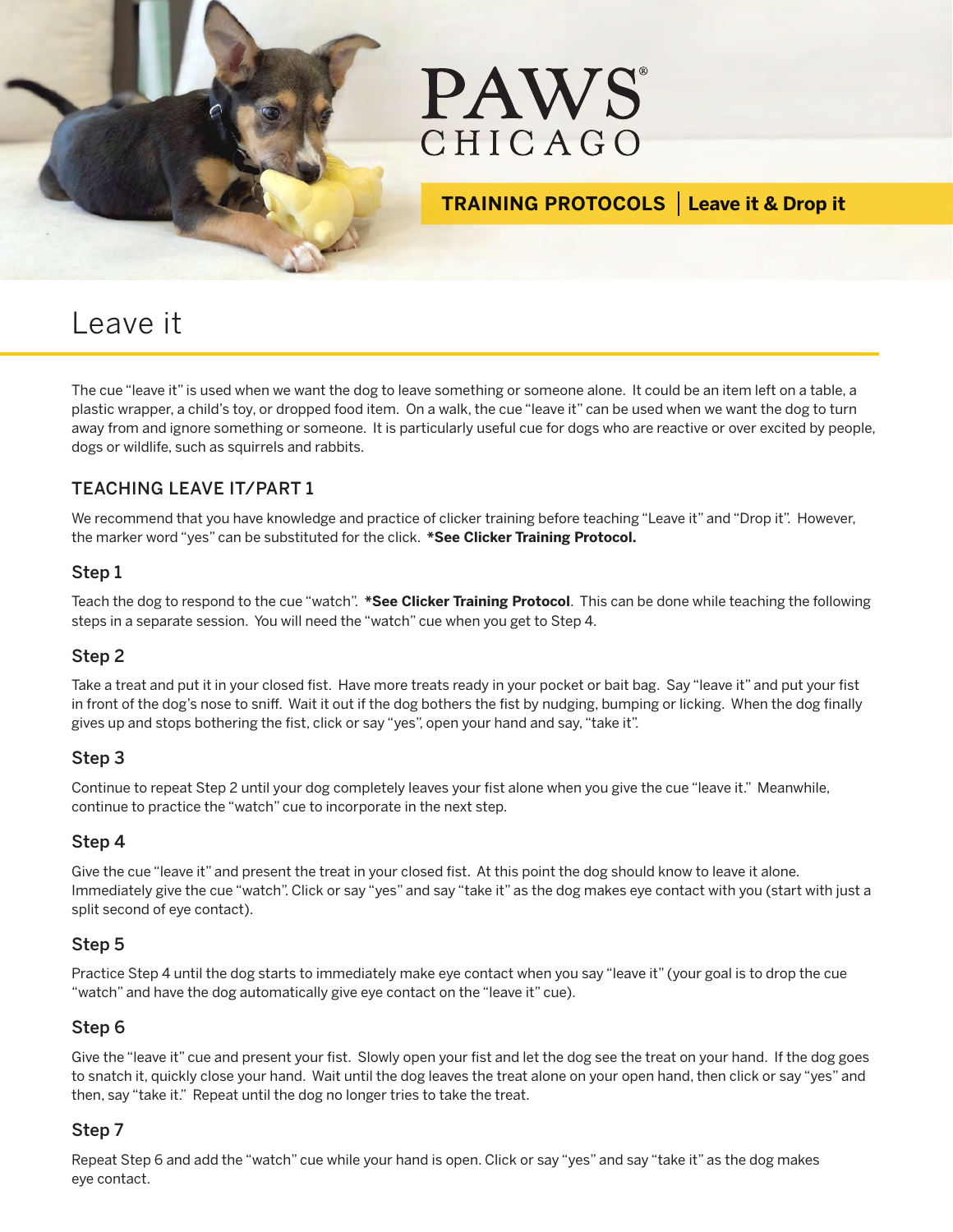#### TEACHING LEAVE IT/PART 2

When the dog is fluent with the steps in Part 1, you are ready to move on. Part 2 involves removing the "take it" cue and teaching the dog reinforcement comes from turning away from the object, person, or dog that it is asked to leave alone.

#### Step 1

Start with treats in your bait bag or pocket and the dog on a leash. Take up the slack in the leash, give the cue "leave it" and drop a treat on the ground outside of the dog's reach. If the dog tries to get to the treat, stop it with the leash. **It is very important that the dog does not get the treat.** Wait until the dog stops trying to get to the treat and there is slack in the leash. Click or say "yes" and deliver a treat **from your bait bag or pocket.** If the dog tries again to reach the treat, repeat the cue "leave it" and wait for the dog to stop pulling towards the treat. Click or say "yes" and treat the dog from your bait bag or pocket. Pick the treat on the floor up at the end of the exercise so the dog doesn't get it.

#### Step 2

Practice Step 1 until the dog no longer tries to get to the treat on the floor with a loose leash. Now, start asking the dog to "watch" before the click or "yes" and treat.

#### Step 3

After the dog can look away from the treat on the floor on the "watch" cue, begin teaching the dog to change direction and move away. Start the exercise by entering the room where a treat is already on the floor. Stop a few feet from the treat and when the dog starts to show interest, say "leave it", turn to the right and walk briskly in the other direction. Click or say "yes" and reinforce the dog when it moves with you, ignoring the treat on the floor.

#### Step 4

Start to generalize the exercise by placing different objects, toys or food items on the floor before entering the room. Repeat Step 3 and practice until the dog can easily ignore the item when given the "leave it' cue and follow as you move away.

#### Step 5

Practice outside on a walk. When the dog spots something or someone that is off limits, give the "leave it" cue and turn in the other direction. Always reinforce the dog for moving away and following you.